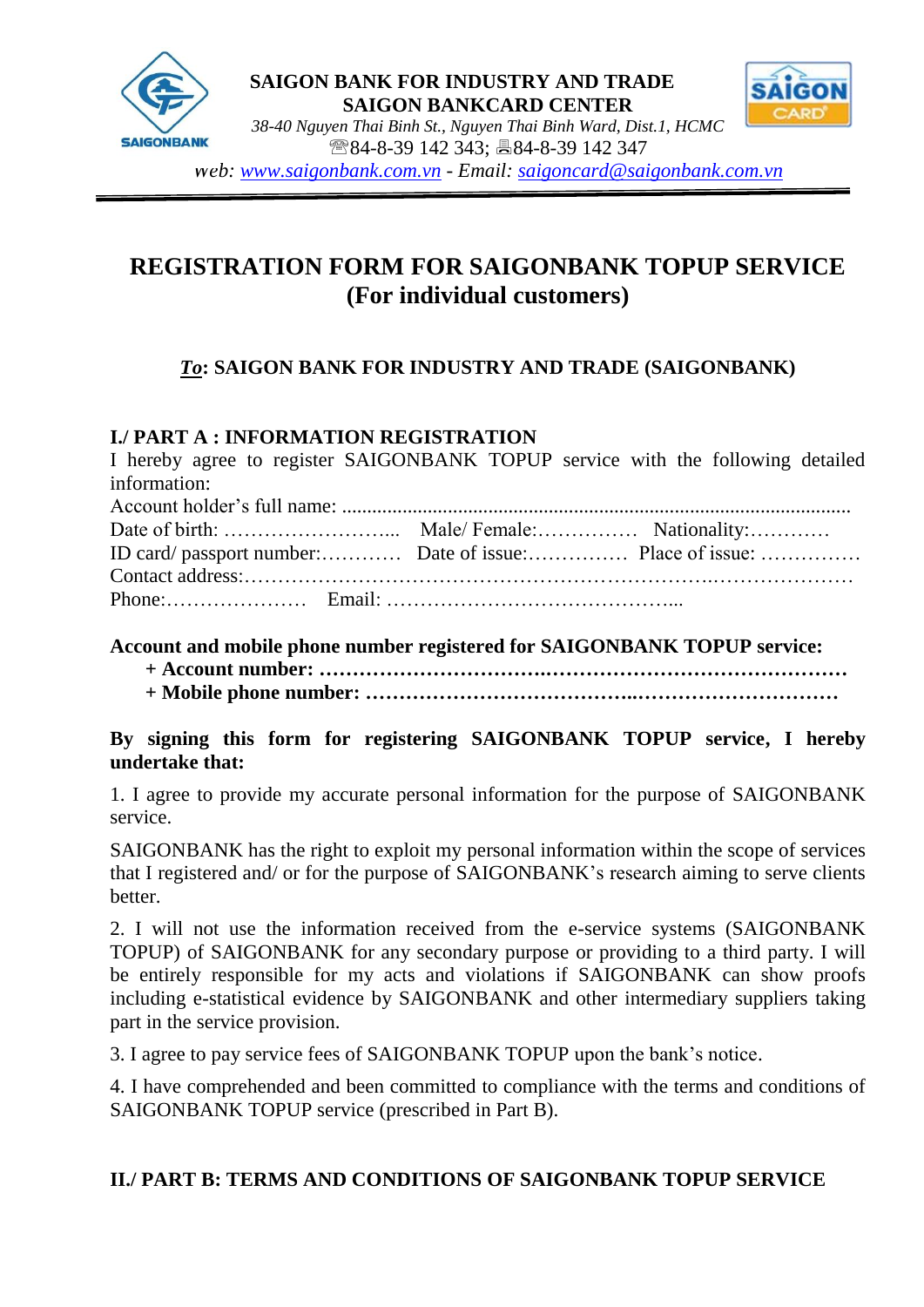# **Article 1. Service concept**

1. SAIGONBANK TOPUP is a pre-payment service for prepaid mobile subscriber provided by SAIGONBANK. This service can offer the followings:

- a. Account balance inquiry;
- b. Acquiring statement of latest transactions;
- c. Direct topup for prepaid mobile subscriber (depending on available suppliers);
- d. Topup prepaid code for prepaid mobile subscriber;
- e. Direct topup for the postpaid mobile subscriber (depending on available suppliers);
- f. Topup postpaid code for postpaid mobile subscriber (depending on available suppliers);

2. Information related to this product is officially available on the website of SAIGONBANK (*www.saigonbank.com.vn)*

# **Article 2. Subject customers**

SAIGONBANK TOPUP is available for SAIGONBANK Account or/and Card holders who have signed the registration of SAIGONBANK TOPUP and obtained the service agreement of SAIGONBANK.

# **Article 3. Rights and obligations of customers**

1. Properly utilize information provided by SAIGONBANK for the right purpose.

2.Comply with the provisions of SAIGONBANK on registration, service utilization and other instructions.

3. Secure the password of SAIGONBANK TOPUP service.

4. Entirely responsible for damages due to illegal exploitation of unauthorized person, loss or out of control on the registered mobile phone number, and password revelation.

5. Timely notify SAIGONBANK in writing when there is loss of mobile subscribed number, password revelation or any doubt of such revelation.

6. Terminate SAIGONBANK TOPUP service application right after written notification to request such termination and approval from SAIGONBANK.

# **Article 4. Rights and obligations of SAIGONBANK**

1. SAIGONBANK is responsible for providing the information required by customer concerning SAIGONBANK TOPUP service upon receipt of information precise as registration in accordance with the prevailing regulations.

2. SAIGONBANK ensures reliable and safe operating system for information inquiry in compliance with the prevailing laws concerning the subject service provision.

3. SAIGONBANK will not be responsible for risks and damages in the following cases:

- a. Customers cause loss of mobile phone number, revelation of password or any information leading to service illegal exploitation by others; Service user must be the person who is authorized or permitted by customer to use the mobile phone number or/and password to access service;
- b. Unforeseen circumstances beyond the control of SAIGONBANK and customer, other cases prescribed by laws.

4. SAIGONBANK has the right to debit customer's current account for monthly service fees prescribed by the prevailing charge schedule on a defined date.

5. SAIGONBANK may change, suspend or cancel service provision at any time without customer's consent in the following cases:

- a. The customer's service application may influence the safety and security of SAIGONBANK's information system;
- b. SAIGONBANK suspends operation or upgrades system in a given time;